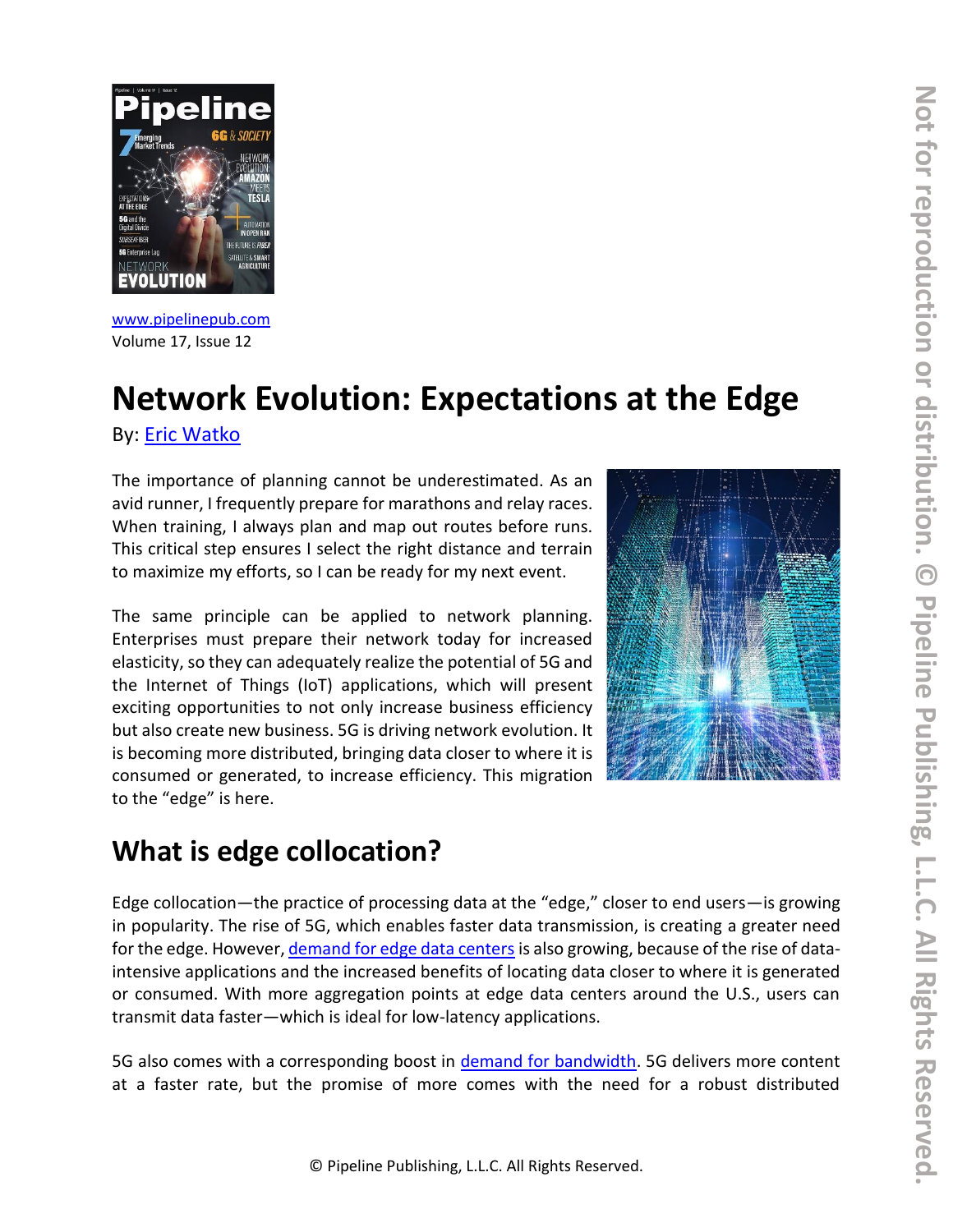infrastructure system. The growing edge data center market is helping to meet this demand by putting compute power closer to end users at the edge, which facilitates processing data faster. However, for 5G to truly become ubiquitous, a distributed network architecture must be adopted.

### **Planning and looking ahead**

Edge, or distributed architecture, is the natural network progression. Many small- to mediumsized businesses are already experiencing the benefits of increased network elasticity and reliability. Network elasticity enables the seamless changing demands, with flexible processing, memory, and storage resources. A network that adapts workloads automatically to the natural ebb and flow of their business improves operations.

Many industries are leveraging edge for increased network reliability, with a redundant or hybrid approach—using both edge collocation and the public cloud. This provides the flexibility of using cloud services while still having control over certain critical resources and elements of the network that are not exposed to potential risks. This hybrid model is becoming popular with enterprise industries where data is vital, such as financial services and manufacturing.

The distributed network architecture is inevitable. Planning for the shift and having the edge in place will help to future-proof and safeguard critical business assets—the network and data. When advanced, low-latency applications are ubiquitous, enterprises that are prepared with critical infrastructure in place will have one leg up on their competition.

# **Benefits of edge collocation**

With data being stored and processed at the edge closer to their facilities, employees can benefit from a seamless wireless experience when sharing data. In addition to faster access, enterprises can experience several immediate benefits:

#### **Improved network elasticity**

Network elasticity—or the ability to quickly increase or decrease capacity without affecting a network's stability, performance, or security—is important. Elasticity allows businesses to automate the expansion and contraction of service-level agreements (SLAs) in real time.

#### **Scalability to grow with the business**

Edge facilities tend to have the latest, most cutting-edge technology available, which is ideal for responding to enterprises' expanding workloads. Additionally, by expanding outward into off-site infrastructure, enterprises can increase the number of people they reach.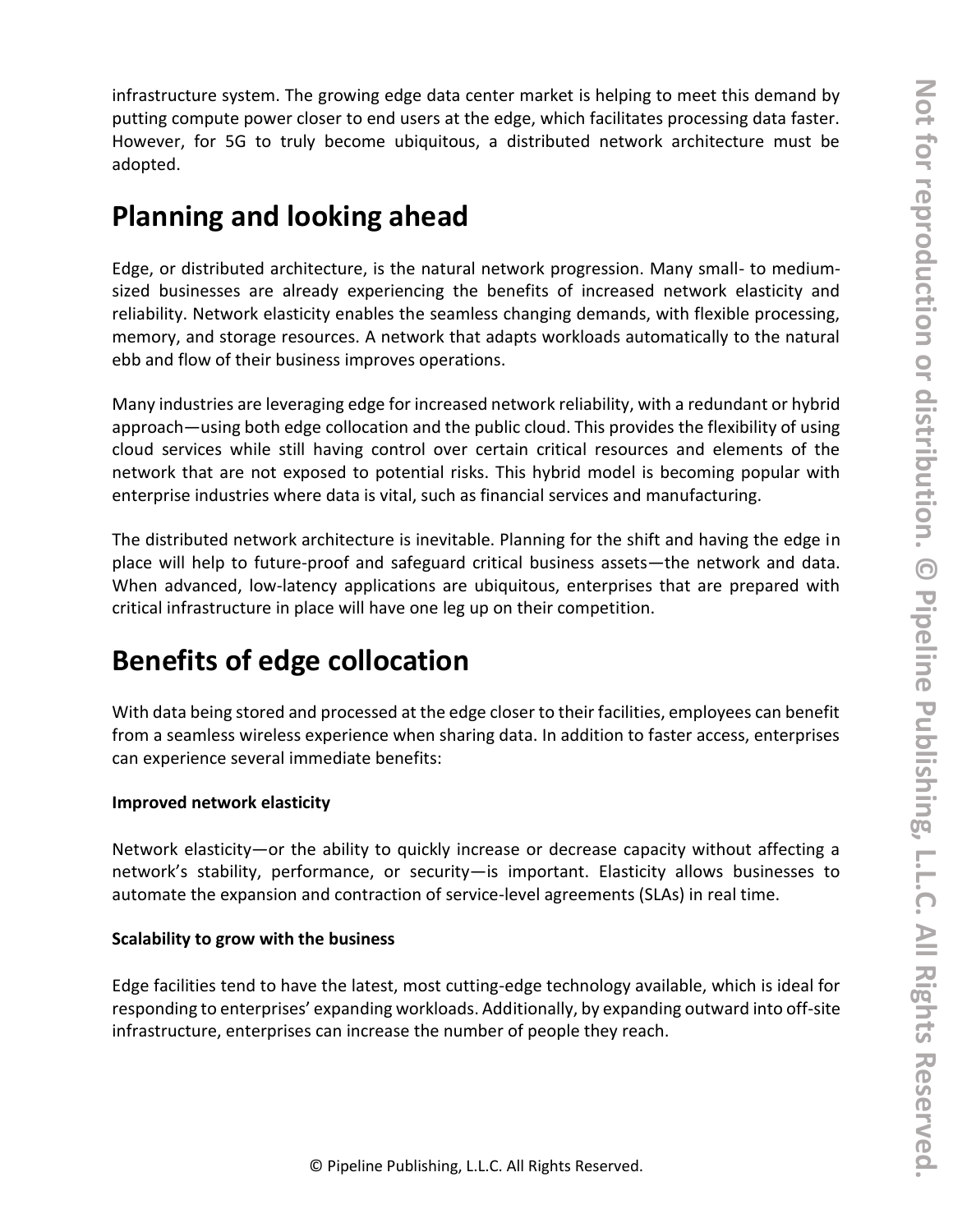#### **Accessibility**

When working with an off-site collocation facility, the ability and speed to access your infrastructure when needed is extremely important. Edge facilities are often closer toan enterprise's headquarters than larger core data centers, which lowers data transmission latency and decreases the amount of time and money IT employees spend traveling to and from the edge data center.

#### **Enhanced disaster recovery with network redundancy**

Storing data in an off-site edge collocation facility allows enterprises to continue operating, even if their primary storage facility experiences an outage. The network redundancy is crucial to business continuity during unexpected weather or other unplanned events that cause an outage to primary IT infrastructure.

#### **Increased data security and privacy**

Edge collocation gives you another place to store data, decentralizing your network. If another part of an IT system experiences a breach, data stored in the edge facility won't be affected, because it's stored separately. Edge collocation provides a necessary extra layer of security for sensitive data.

Edge collocation comes with many advantages that can take immediate effect. IT managers rely on a physical space for storage, but managing an on-premise facility can strain resources. Collocation facilities are a great alternative, providing a solution that has lower cost, extremely high reliability, high-bandwidth savings, the ability to scale with ease, and more, all with a high level of control and accessibility. As a result, additional (technical) benefits include redundant systems that scale with ease; dedicated servers, allowing enterprises to monetize up to nine servers in a ¼ rack; access to off-premise storage that is strictly controlled and protected for maximum security; high-performance scalable cloud solutions for growing cloud storage and cloud compute needs; and locations in areas at lower risk of experiencing severe weather that can mirror data at locations nationwide

### **Edge use cases**

Numerous small- and medium-sized enterprises with a rising need for data storage can benefit from edge collocation. In fact, as 5G matures and becomes more widely adopted by consumers, new advanced applications will emerge that demand lower latency and better network performance.

These use cases and applications are [wide-ranging.](https://searchcio.techtarget.com/feature/4-edge-computing-use-cases-delivering-value-in-the-enterprise) They include content delivery networks (CDNs) for website content, video and audio streaming, software downloads, and data records as well as applications in the entertainment and gaming sectors for large-format event experiences, augmented reality and virtual reality (AR/VR), and event streaming. Use cases can